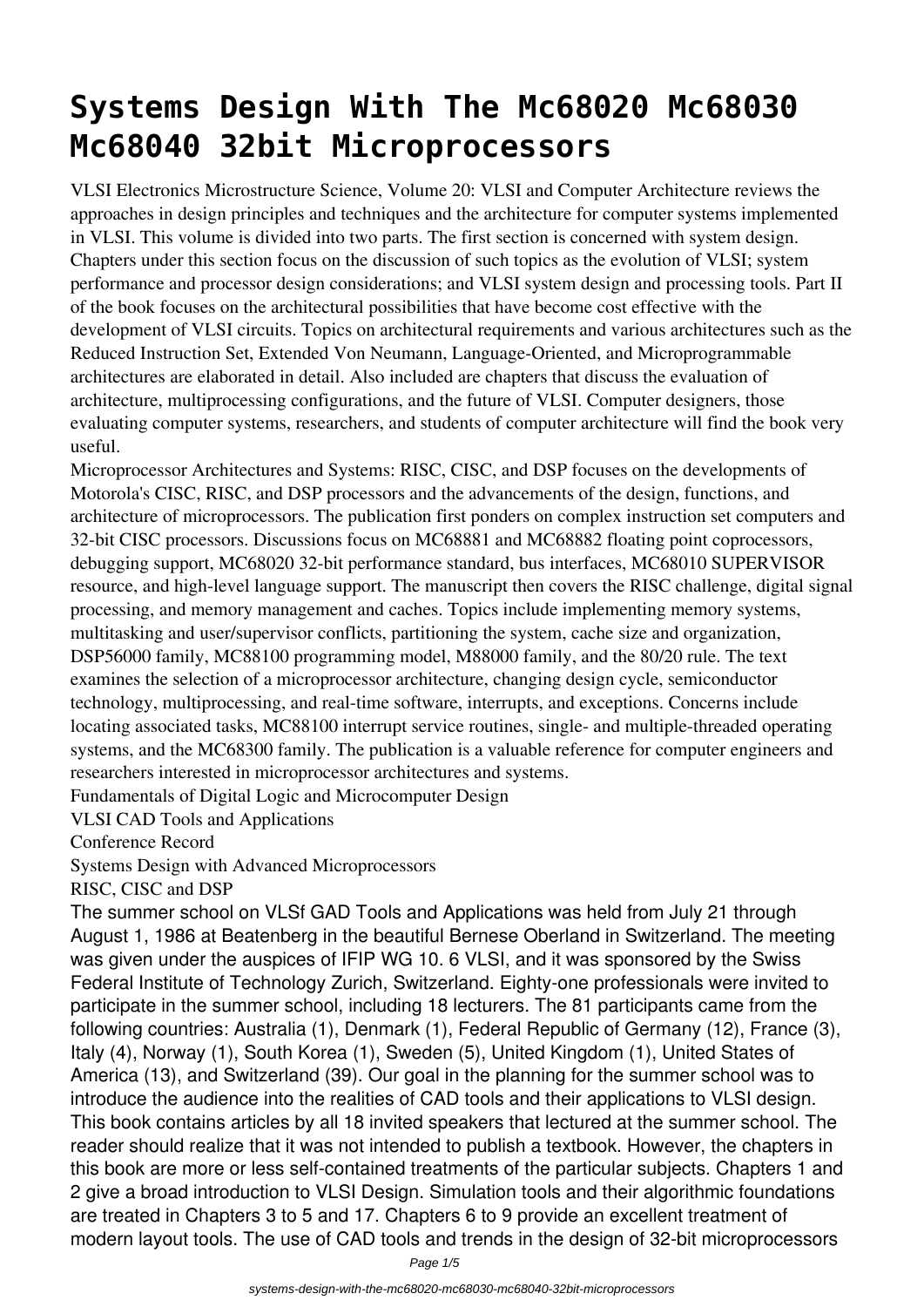are the topics of Chapters 10 through 16. Important aspects in VLSI testing and testing strategies are given in Chapters 18 and 19.

This is a detailed design manual for the Real Time Executive for Missile Systems (RTEMS), a high performance environment for embedded military applications. Features include multitasking, homogenous and heterogenous multiprocessor systems, time event-driven, priority based, preemptive scheduling, intertask communication and synchronization, responsive interrupt management, dynamic memory allocation, and a high level of user configurability. RTEMS was developed to eliminate major drawbacks in ADA language. Based on the RTEID (now ORKID) proposed standard, RTEMS is government owned with no required licencing fee. Written in C language and assembly, the code was developed as a linkable and/or ROMable library for the ADA programming code. Developed for the Motorola 68000 series, it has been ported to Intel 80386 and 80960 series, with more ports planned for the future. Related documentation includes: Real Time Executive for Missile System MC68020 ADA Interface, Real Time Executive for Missile Systems MC68020 Timing Document, and Real Time Executive for Missile System MC68020 Assembly Interface. RTEMS documentation and code is available for the Motorola 68000 family, and the Intel 80386 and 80960 processor families.

The 68000 Microprocessor

Electronic Business

Microprocessor Architectures and Systems

VLSI and Computer Architecture

Real Time Executive for Missile Systems User's Guide: MC68020 C Interface

In this new edition the latest ARM processors and other hardware developments are fully covered along with new sections on Embedded Linux and the new freeware operating system eCOS. The hot topic of embedded systems and the internet is also introduced. In addition a fascinating new case study explores how embedded systems can be developed and experimented with using nothing more than a standard PC. \* A practical introduction to the hottest topic in modern electronics design \* Covers hardware, interfacing and programming in one book \* New material on Embedded Linux for embedded internet systems

InfoWorld is targeted to Senior IT professionals. Content is segmented into Channels and Topic Centers. InfoWorld also celebrates people, companies, and projects. Hardware and Software Principles and Applications

Sessions Presented at Mini Micro Northeast-83, New York, New York, April 18, 19, 20, 1983 in Conjunction with Electro/83

Electronic Design

Electronic Engineering

EDN.

**The merging of computer and communication technologies with consumer electronics has opened up new vistas for a wide variety of designs of computing systems for diverse application areas. This revised and updated third edition on Computer Organization and Design strives to make the students keep pace with the changes, both in technology and pedagogy in the fast growing discipline of computer science and engineering. The basic principles of how the intended behaviour of complex functions can be realized with the interconnected network of digital blocks are explained in an easy-to-understand style. WHAT IS NEW TO THIS EDITION : Includes a new chapter on Computer Networking, Internet, and Wireless Networks. Introduces topics such as wireless input-output devices, RAID technology built around disk arrays, USB, SCSI, etc. Key Features Provides a large** Page 2/5

systems-design-with-the-mc68020-mc68030-mc68040-32bit-microprocessors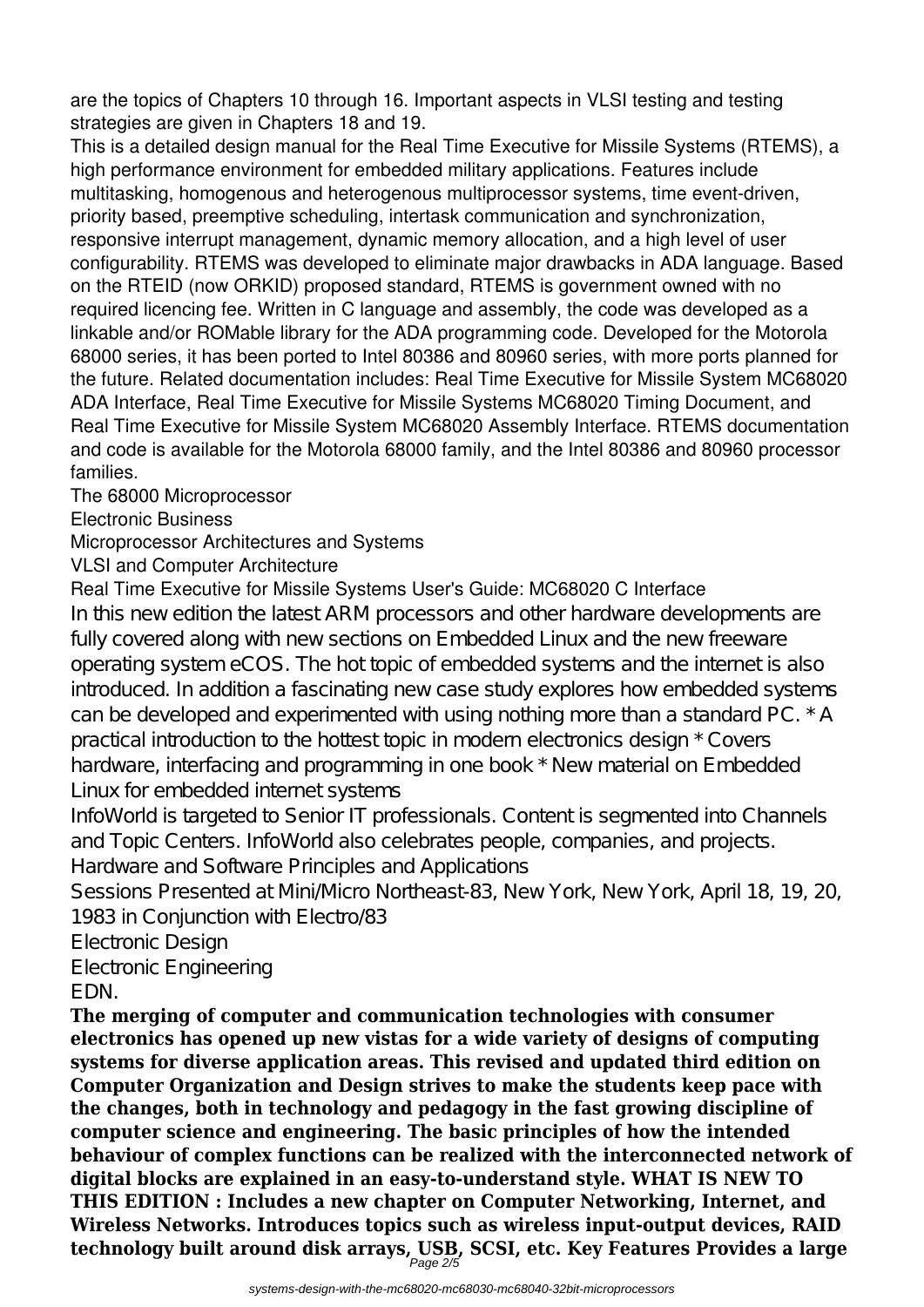**number of design problems and their solutions in each chapter. Presents state-ofthe-art memory technology which includes EEPROM and Flash Memory apart from Main Storage, Cache, Virtual Memory, Associative Memory, Magnetic Bubble, and Charged Couple Device. Shows how the basic data types and data structures are supported in hardware. Besides students, practising engineers should find reading this design-oriented text both useful and rewarding.**

**This exceptional volume provides the understanding of the MC68000 series needed to meet the upcoming challenges of effective system design. It will be an invaluable working tool for system designers, as well as for hardware and software professionals. It will also be an important resource for eelectrical engineering and computer science professors and students.**

**Advanced Computer Architecture**

**Aerospace**

**Electronics**

**The Technology of Knowledge Management and Decision Making for the 21st Century**

## **Database Journal**

Microprocessors and Microcomputer-Based System Design, Second Edition, builds on the concepts of the first edition. It discusses the basics of microprocessors, various 32-bit microprocessors, the 8085 microprocessor, the fundamentals of peripheral interfacing, and Intel and Motorola microprocessors. This edition includes new topics such as floating-point arithmetic, Program Array Logic, and flash memories. It covers the popular Intel 80486/80960 and Motorola 68040 as well as the Pentium and PowerPC microprocessors. The final chapter presents system design concepts, applying the design principles covered in previous chapters to sample problems.

Computer Aided Design in Control and Engineering Systems contains the proceedings of the 3rd International Federation of Automatic Control/International Federation for Information Processing Symposium held in Lyngby, Denmark, from July 31 to August 2, 1985. The papers review the state of the art and the trends in development of computer aided design (CAD) of control and engineering systems, techniques, procedures, and concepts. This book is comprised of 74 chapters divided into 17 sections and begins with a description of a prototype computer environment that combines expert control system analysis and design tools. The discussion then turns to decision support systems which could be used to address problems of management and control of large-scale multiproduct multiline batch manufacturing outside the mechanical engineering industries. The following chapters focus on the use of CAD in control education, industrial applications of CAD, and hardware/software systems. Some examples of universal and specialized CAD packages are presented, and applications of CAD in electric power plants, process control systems, and transportation systems are highlighted. The remaining chapters look at CAD/computer aided engineering/computer aided manufacturing systems as well as the use of mathematical methods in CAD. This monograph will be of interest to practitioners in computer science, computer engineering, and industrial engineering. EDN, Electrical Design News

Embedded Systems Design

Mini/Micro Northeast/83 Conference Record

Programming and Designing with the 68000 Family

## A Systems Design Approach

The purpose of this book is to provide a complete and in-depth coverage of both hardware and software aspects of designing withe the popular 68000 family of processors. This book introduces the 68000 architecture, and gives an overview and comprehensive comparison of the 68000 family of processors; discusses the assembly language programming; and discusses the hardware design using a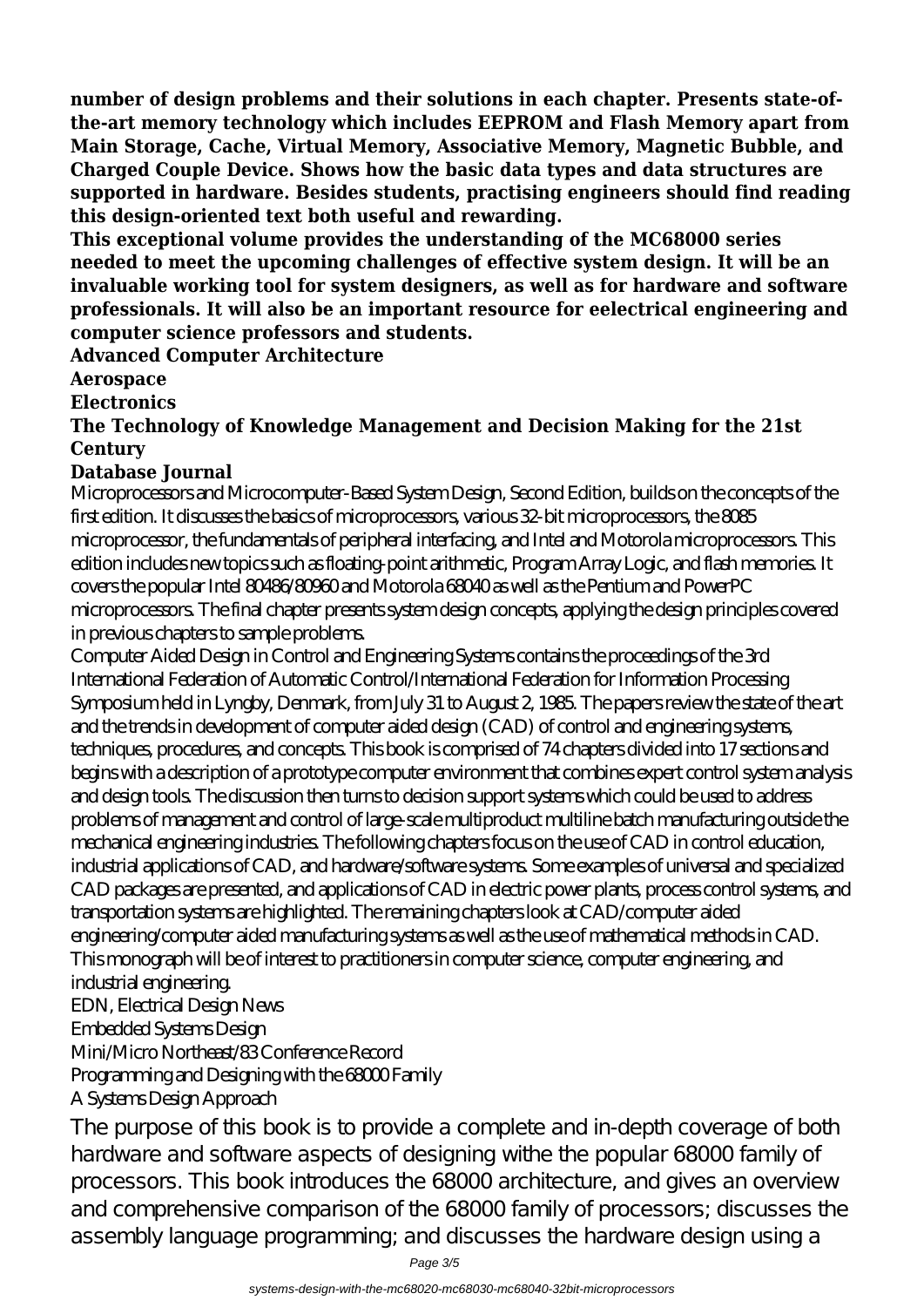68000 family processor. To fully employ the 68000 family of processors, this book includes information about the family with numerous illustrations bout the architecture, concepts, and th operation of instructions.

This book presents a coherent approach to computer system design that encompasses many, if not most, of the design problems and solutions options. Covers not only the basic "tricks" and techniques, but also the relationships between software and hardware levels of system implementation and operation. ElectronicsWeek

Interface Fundamentals in Microprocessor-Controlled Systems

Sessions Presented at Mini Micro West-83, San Francisco, California, November 8, 9, 10, 11, 1983

Proceedings of the National Communications Forum

Including the 68000, the 68010/12, the 68020, and the 68030

**This six-volume set presents cutting-edge advances and applications of expert systems. Because expert systems combine the expertise of engineers, computer scientists, and computer programmers, each group will benefit from buying this important reference work. An "expert system" is a knowledge-based computer system that emulates the decision-making ability of a human expert. The primary role of the expert system is to perform appropriate functions under the close supervision of the human, whose work is supported by that expert system. In the reverse, this same expert system can monitor and double check the human in the performance of a task. Human-computer interaction in our highly complex world requires the development of a wide array of expert systems. Key Features \* Expert systems techniques and applications are presented for a diverse array of topics including: \* Experimental design and decision support \* The integration of machine learning with knowledge acquisition for the design of expert systems \* Process planning in design and manufacturing systems and process control applications \* Knowledge discovery in large-scale knowledge bases \* Robotic systems \* Geograhphic information systems \* Image analysis, recognition and interpretation \* Cellular automata methods for pattern recognition \* Real-time fault tolerant control systems \* CAD-based vision systems in pattern matching processes \* Financial systems \* Agricultural applications \* Medical diagnosis**

**For more than 40 years, Computerworld has been the leading source of technology news and information for IT influencers worldwide. Computerworld's award-winning Web site (Computerworld.com), twice-monthly publication, focused conference series and custom research form the hub of the world's largest global IT media network. System Design with the MC 68020, and MC 68040 32-bit**